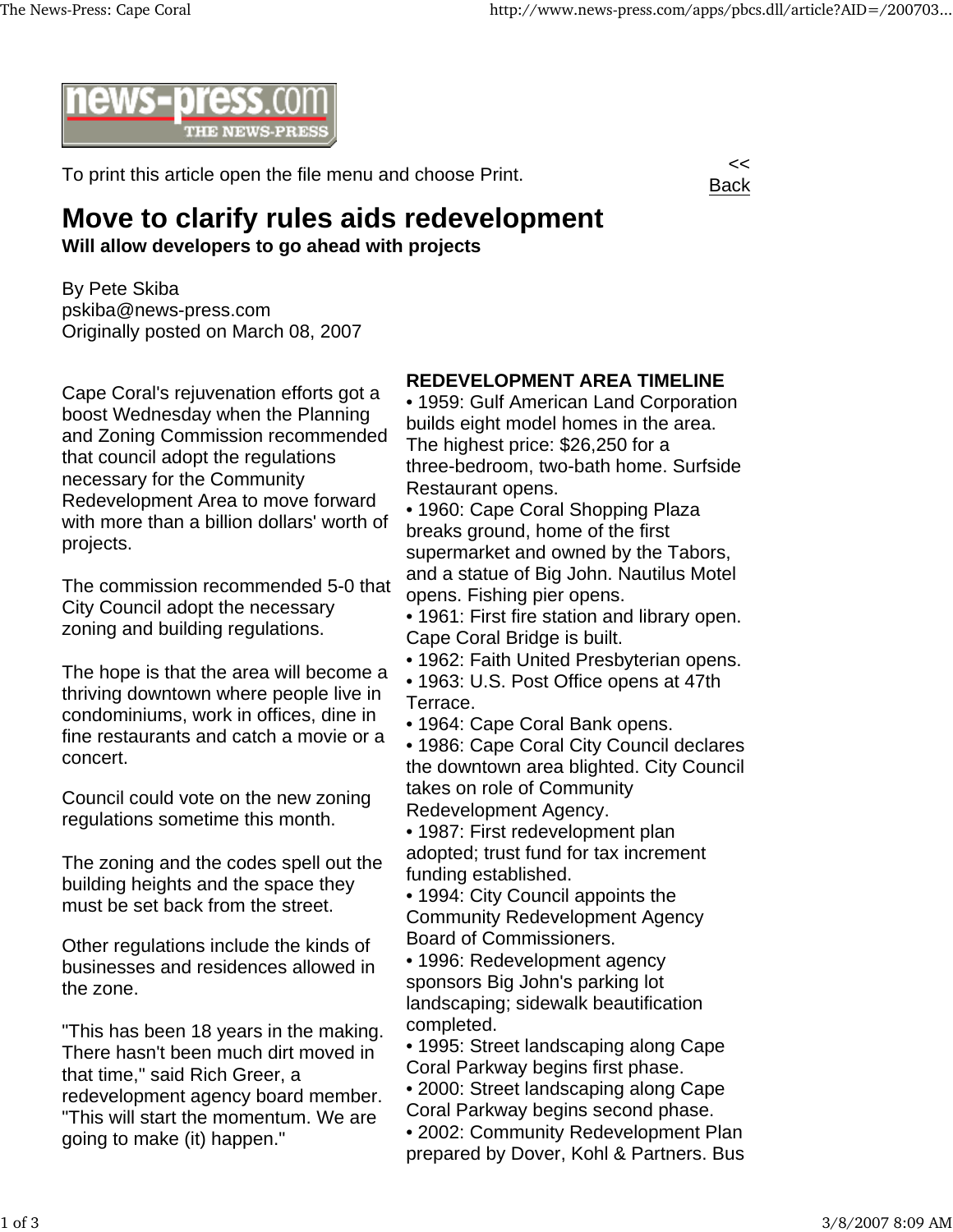With the new regulations, there would be six zones, mainly for 6- to 12-story buildings.

The skyline could change dramatically within the 432-acre downtown area, with projects such as:

• VK Development's 12-story high-rise condominiums, with at least one six-story building for parking and retail shops in the Bimini Basin area.

• The Piazza Di Venezia project by RTS Inc., that would include a hotel, condominium, restaurant and office complex of more than a million square feet on 20 acres in the Atlantic Court area.

With the adoption of the building codes, other major developers such as Robbie Lee, of Island Development LLC, might find smoother going for building their multimillion-dollar projects.

Lee's largest project, Village Square, could cost more than \$210 million. Plans call for 156 condominiums and 330,000 square feet of retail stores, offices and restaurants in mid-rise buildings.

Lee plans to build Village Square along Cape Coral Boulevard in the area currently occupied by Fifth Third Bank, a city-owned parking lot and a car wash between Southeast Eighth Court and Southeast Ninth Place.

transfer station completed.

- 2003: Redevelopment Area expanded to present boundaries. Its 432 acres cover Cape Coral's downtown from Tudor Drive to the west along both sides of Cape Coral Parkway to the Cape Coral Bridge at the east. A section runs north along Del Prado Boulevard to Southeast 44th Street.
- 2003: Cape Coral Parkway widening is completed.

• 2005: City Council updates the Community Redevelopment Plan. The area is divided into three districts. The core district allows for six-story buildings as does the edge district. The gateway district's buildings can have up to 12 stories.

• 2006: Hampton Inn & Suites, four-story, 75-room hotel at 619 S.E. 47th Terrace, opens. It is the first hotel to open in the city in 20 years.

• 2006: Orchid Commons, a \$1.5 million residential and office condominium building at 4356 S.E. 16th Place, completed.

• March 7: Cape Coral Planning & Zoning Commissioners recommend adoption of zoning and building regulations to City Council.

## **DELIVERING YOUR WORLD**

- Subscribe to The News-Press
- Place a classified ad
- Printer friendly version
- Email this article

:::::::::::::::::::::::::::::::: ADVERTISEMENT ::::::::::::::::::::::::::::::::

"Now that we know what is expected, this will help us move to construction faster," Lee said.

The downtown redevelopment area stretches along both sides of Cape Coral Parkway from the Cape Coral Bridge on the east to Tudor Court to the west. A portion extends north along Del Prado Boulevard to 44th Street.

The process could really speed things up, said Bob Peterson, a developer with the Cape Villagio project, featuring twin 12-story towers with condos, retail and office space. The project, which could start in 2008, would be between Southeast 47th Street and Southeast 46th Lane at 17th Place.